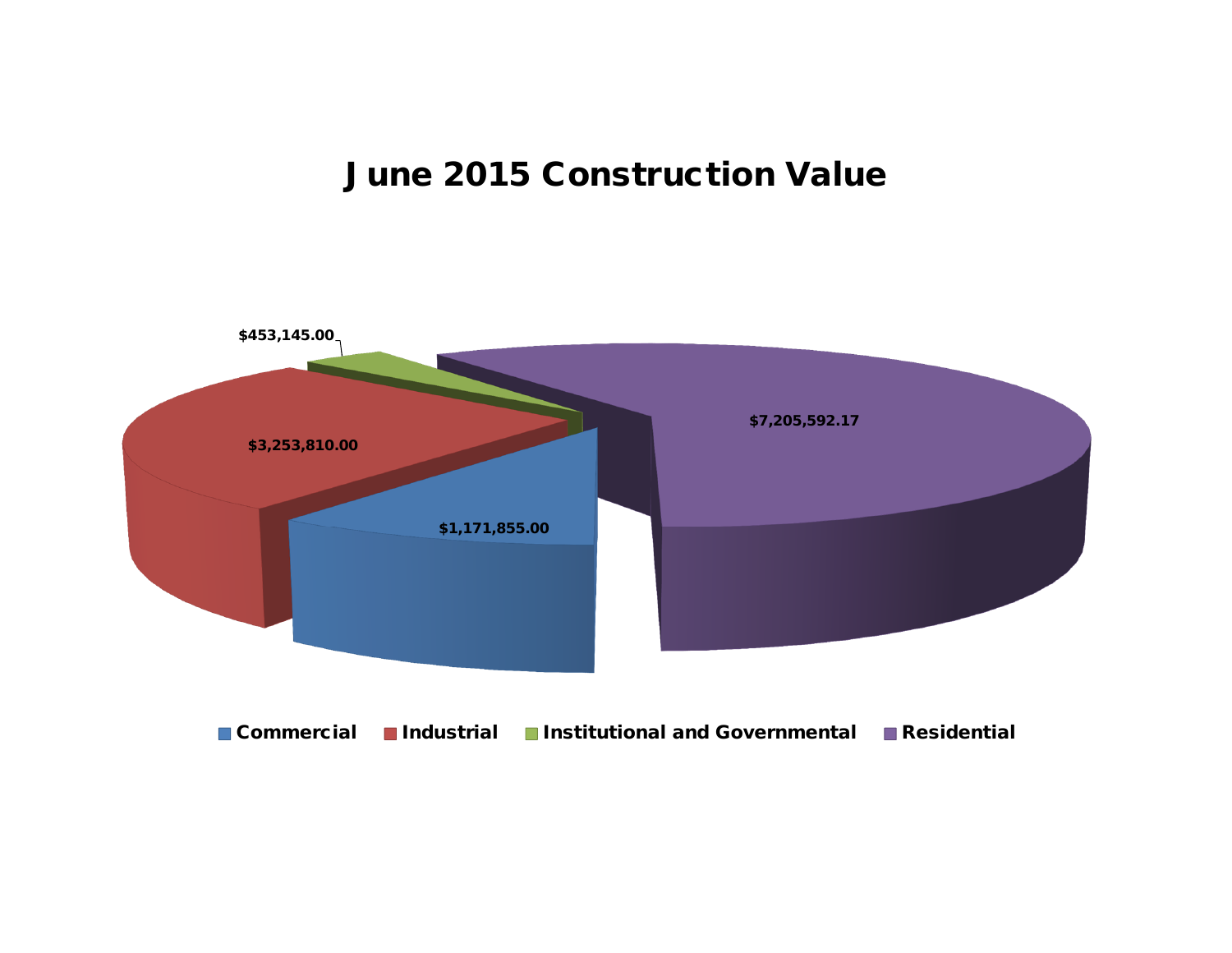**Jerry D. Dolcetti, RPPCommissioner**

**F. P. PozzebonChief Building Official**



**ENGINEERING & PLANNING DEPARTMENT**

**Building Division**

**Tel: (705) 759-5410Fax: (705) 541-7165**

## **BUILDING PERMITS SUMMARY 2015/06/01 to 2015/06/30**

|                                                             |                                                              | <b>New Construction</b> |                      |                                  | <b>Alterations and Additions</b> |                      | <b>Total</b>                     |                          |                      |
|-------------------------------------------------------------|--------------------------------------------------------------|-------------------------|----------------------|----------------------------------|----------------------------------|----------------------|----------------------------------|--------------------------|----------------------|
| <b>Building Type</b>                                        | <b>Num</b><br>Num of<br>of<br><b>Permits</b><br><b>Units</b> |                         | <b>Value of Work</b> | <b>Num</b><br>of<br><b>Units</b> | Num of<br><b>Permits</b>         | <b>Value of Work</b> | <b>Num</b><br>of<br><b>Units</b> | Num of<br><b>Permits</b> | <b>Value of Work</b> |
| <b>Commercial</b>                                           |                                                              |                         |                      |                                  |                                  |                      |                                  |                          |                      |
| Hotel, hotel/motel,<br>motor hotel                          | $\mathbf 0$                                                  | $\pmb{0}$               | \$0.00               | $\pmb{0}$                        | 1                                | \$4,000.00           | $\pmb{0}$                        | $\mathbf 1$              | \$4,000.00           |
| Indoor recreational<br>building                             | 0                                                            | $\mathbf 0$             | \$0.00               | 0                                | 1                                | \$2,300.00           | $\pmb{0}$                        | $\mathbf{1}$             | \$2,300.00           |
| Office building                                             | 0                                                            | $\mathbf 0$             | \$0.00               | 0                                | 6                                | \$855,000.00         | 0                                | $6\phantom{1}$           | \$855,000.00         |
| Outdoor recreational<br>building                            | 0                                                            | $\mathbf 0$             | \$0.00               | 0                                | 1                                | \$22,000.00          | 0                                | -1                       | \$22,000.00          |
| Retail and wholesale<br>outlets                             | 0                                                            | $\mathbf 0$             | \$0.00               | 0                                | $\overline{2}$                   | \$122,000.00         | $\mathbf 0$                      | $\overline{2}$           | \$122,000.00         |
| Retail complex                                              | 0                                                            | $\mathbf 0$             | \$0.00               | 0                                | 5                                | \$156,555.00         | 0                                | 5                        | \$156,555.00         |
| Special building use                                        | 0                                                            | $\mathbf 0$             | \$0.00               | 0                                | 1                                | \$10,000.00          | 0                                | 1                        | \$10,000.00          |
| Total:                                                      | $\mathbf 0$                                                  | $\pmb{0}$               | \$0.00               | $\pmb{0}$                        | 17                               | \$1,171,855.00       | $\pmb{0}$                        | 17                       | \$1,171,855.00       |
| <b>Industrial</b>                                           |                                                              |                         |                      |                                  |                                  |                      |                                  |                          |                      |
| Engineering                                                 | 0                                                            | $\pmb{0}$               | \$0.00               | 0                                | 1                                | \$85,000.00          | $\mathbf 0$                      | 1                        | \$85,000.00          |
| Maintenance building                                        | 0                                                            | $\mathbf 0$             | \$0.00               | 0                                | 1                                | \$12,310.00          | 0                                |                          | \$12,310.00          |
| Plant for<br>manufacturing,<br>processing and<br>assembling | $\mathbf 0$                                                  | $\mathbf 0$             | \$0.00               | 0                                | 1                                | \$22,500.00          | $\mathbf 0$                      | $\overline{1}$           | \$22,500.00          |
| Transportation<br>terminal                                  | $\mathbf 0$                                                  | $\mathbf{1}$            | \$3,000,000.00       | $\mathbf 0$                      | $\mathbf 1$                      | \$134,000.00         | $\mathbf 0$                      | $\overline{2}$           | \$3,134,000.00       |
| Total:                                                      | $\mathbf 0$                                                  | 1                       | \$3,000,000.00       | $\mathbf 0$                      | 4                                | \$253,810.00         | 0                                | 5                        | \$3,253,810.00       |
| <b>Institutional and Governmental</b>                       |                                                              |                         |                      |                                  |                                  |                      |                                  |                          |                      |
| Day care, nursing<br>home, rest home,<br>home for the bl    | 0                                                            | $\mathbf 0$             | \$0.00               | $\mathbf 0$                      | $\overline{2}$                   | \$6,000.00           | $\mathbf 0$                      | $\overline{2}$           | \$6,000.00           |
| Elementary school,                                          | 0                                                            | $\mathbf 0$             | \$0.00               | 0                                | 3                                | \$447,145.00         | 0                                | 3                        | \$447,145.00         |

Generated 2015/07/02 at 10:54 AM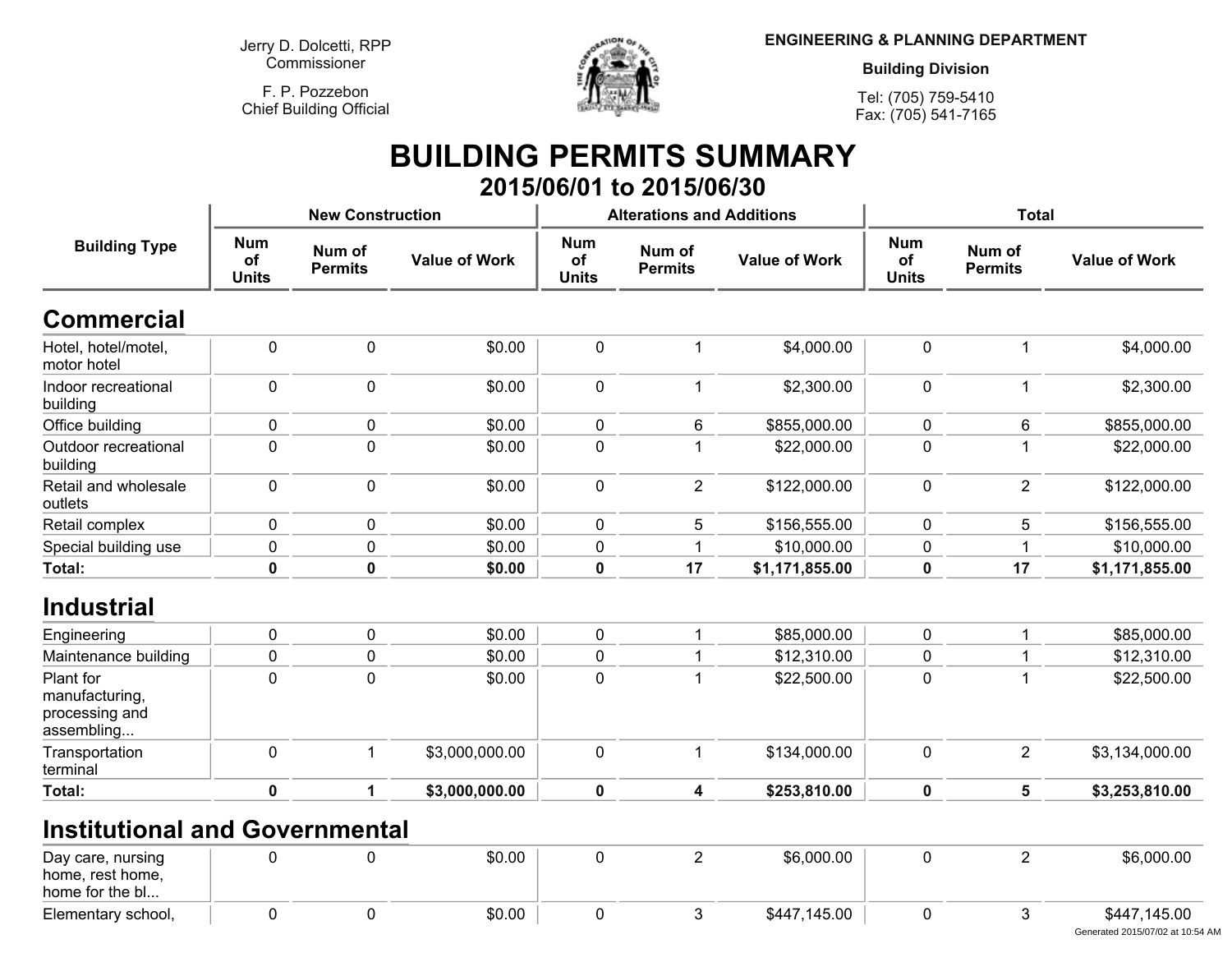| kindergarten                                             |    |                |                |   |     |                |    |     |                 |
|----------------------------------------------------------|----|----------------|----------------|---|-----|----------------|----|-----|-----------------|
| Total:                                                   | 0  | 0              | \$0.00         | 0 | 5   | \$453,145.00   | 0  | 5   | \$453,145.00    |
| <b>Residential</b>                                       |    |                |                |   |     |                |    |     |                 |
| Apartment                                                | 0  |                | \$300,000.00   | 0 | 6   | \$375,268.00   | 0  |     | \$675,268.00    |
| Apartment -<br>Condominium                               | 0  | 0              | \$0.00         | 0 |     | \$48,000.00    | 0  |     | \$48,000.00     |
| Row House                                                |    | $\overline{2}$ | \$1,194,000.00 | 0 | 96  | \$99,358.78    |    | 98  | \$1,293,358.78  |
| Semi-Detached or<br>Double (side by side),<br>single-att | 0  | 0              | \$0.00         | 0 | 28  | \$52,472.52    | 0  | 28  | \$52,472.52     |
| Single House                                             |    | 11             | \$3,012,420.00 | 0 | 211 | \$2,124,072.87 |    | 222 | \$5,136,492.87  |
| Total:                                                   | 14 | 14             | \$4,506,420.00 | 0 | 342 | \$2,699,172.17 | 14 | 356 | \$7,205,592.17  |
| <b>Grand Total:</b>                                      | 14 | 15             | \$7,506,420.00 | 0 | 368 | \$4,577,982.17 | 14 | 383 | \$12,084,402.17 |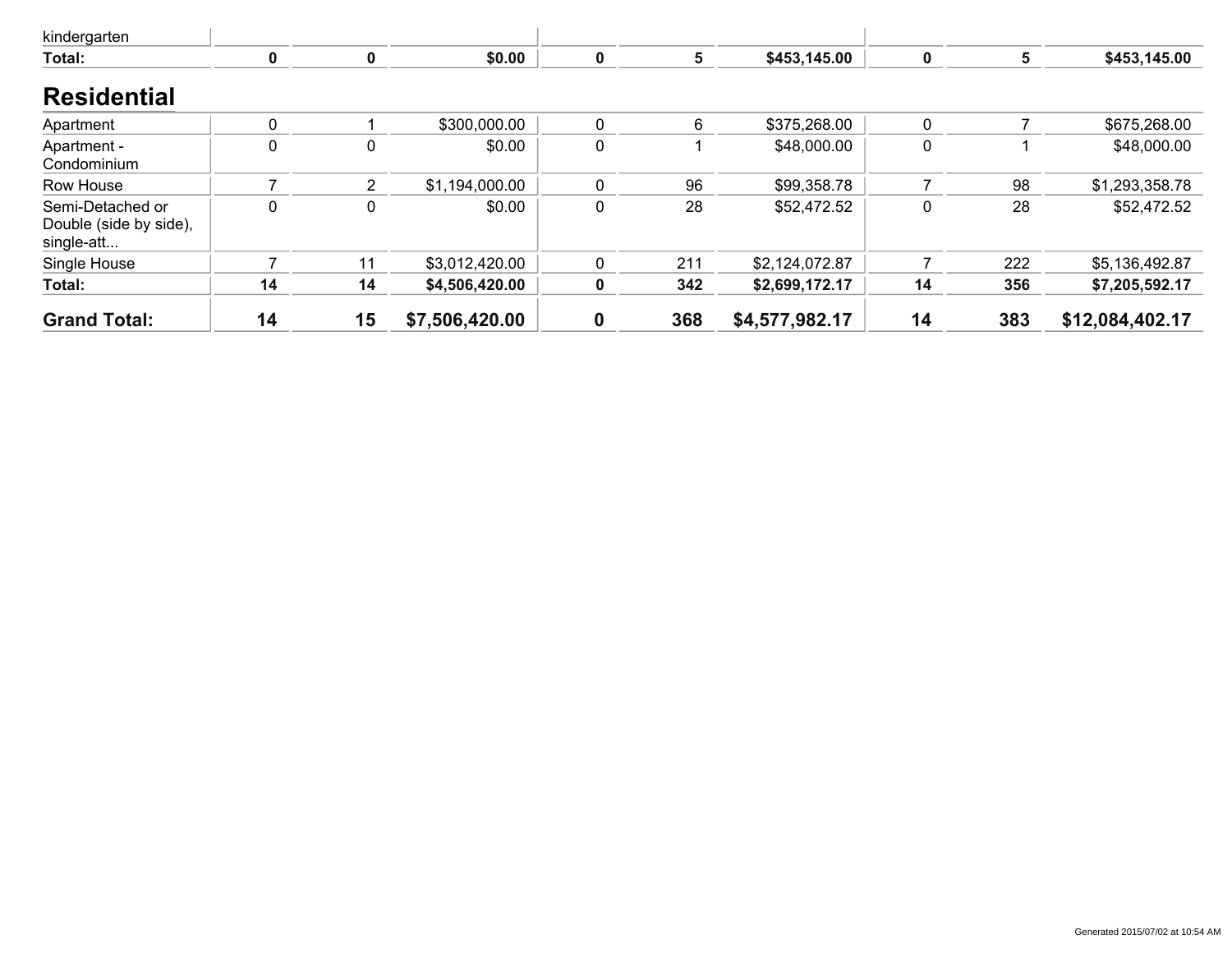**Jerry D. Dolcetti, RPPCommissioner**

**F. P. PozzebonChief Building Official**



**ENGINEERING & PLANNING DEPARTMENT**

**Building Division**

**Tel: (705) 759-5410Fax: (705) 541-7165**

## **DEMOLITION PERMITS SUMMARY 2015/06/01 to 2015/06/30**

| <b>Building</b><br><b>Type</b> |                        | <b>New Construction</b>  |                         |                        | <b>Alterations and Additions</b> |                      | <b>Total</b>           |                          |                      |
|--------------------------------|------------------------|--------------------------|-------------------------|------------------------|----------------------------------|----------------------|------------------------|--------------------------|----------------------|
|                                | Num of<br><b>Units</b> | Num of<br><b>Permits</b> | Value of<br><b>Work</b> | Num of<br><b>Units</b> | Num of<br><b>Permits</b>         | <b>Value of Work</b> | Num of<br><b>Units</b> | Num of<br><b>Permits</b> | <b>Value of Work</b> |
| <b>Industrial</b>              |                        |                          |                         |                        |                                  |                      |                        |                          |                      |
| Storage<br>building            | $\mathbf 0$            | 0                        | \$0.00                  | 0                      |                                  | \$90,000.00          | $\mathbf 0$            |                          | \$90,000.00          |
| Total:                         | 0                      | $\mathbf 0$              | \$0.00                  | $\pmb{0}$              |                                  | \$90,000.00          | $\bf{0}$               |                          | \$90,000.00          |
| <b>Residential</b>             |                        |                          |                         |                        |                                  |                      |                        |                          |                      |
| Single House                   | $\mathbf{0}$           | 0                        | \$0.00                  | $-2$                   | 10                               | \$31,500.00          | $-2$                   | 10                       | \$31,500.00          |
| Total:                         | 0                      | 0                        | \$0.00                  | $-2$                   | 10                               | \$31,500.00          | $-2$                   | 10                       | \$31,500.00          |
| Grand<br>Total:                | 0                      | 0                        | \$0.00                  | $-2$                   | 11                               | \$121,500.00         | $-2$                   | 11                       | \$121,500.00         |